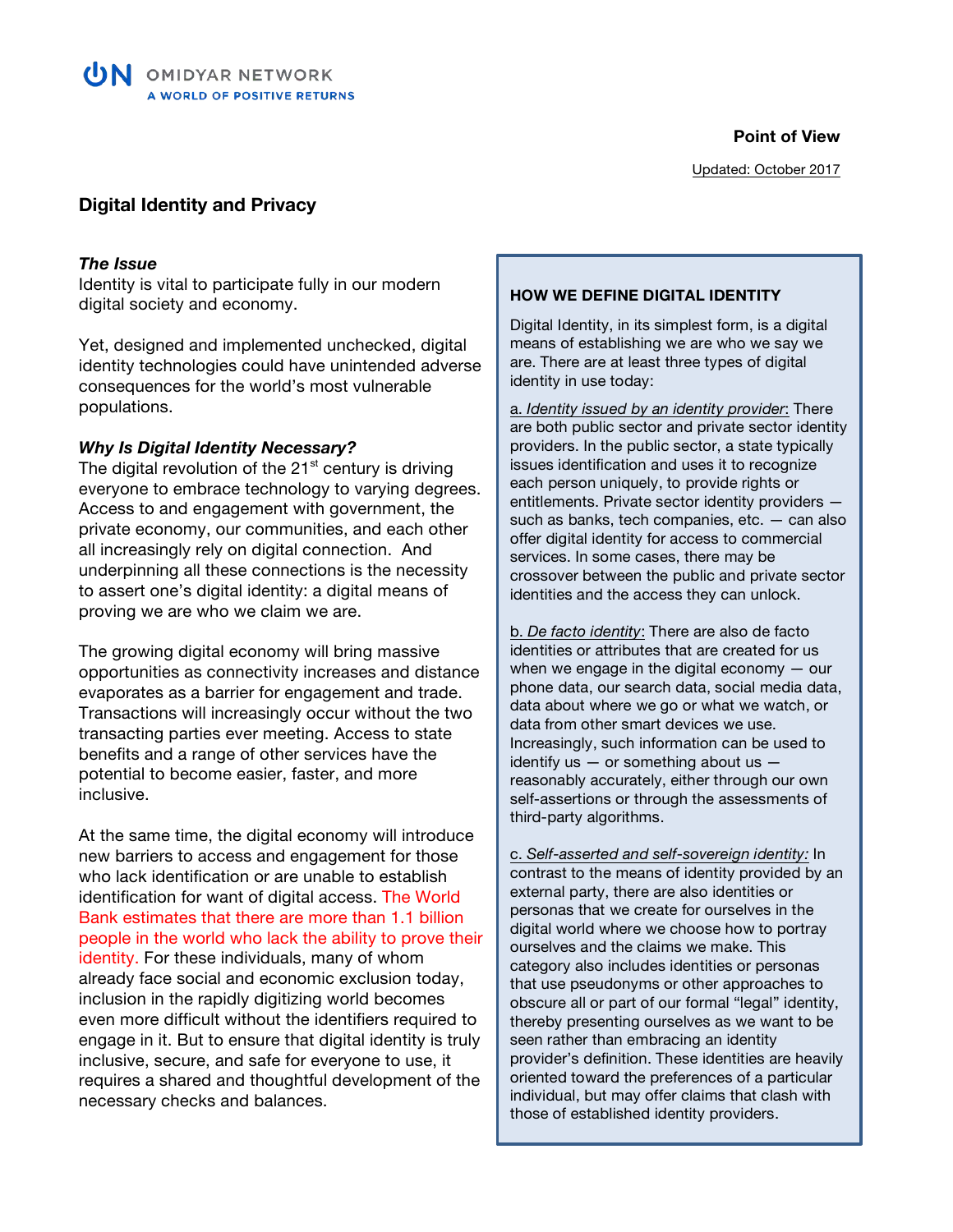## *Our View*

At Omidyar Network, our hypothesis is that digital identity can lead to empowerment only if it (i) puts the individual in control of her identity and (ii) is built with checks and balances to protect personal information of individuals. At the heart of our perspective, we believe in three foundational precepts about digital identity. Identities must:

- 1. be available and useful to individuals
- 2. be non-discriminatory and designed for inclusion, meaningful user-control, and privacy
- 3. provide for recourse and accountability for harms caused

For a digital identity system to achieve these objectives, we must consider both technical design and governance. In fact, in our view, the technical design can be more effective in protecting individuals than the legal privacy framework of a given country, given the difficulty of enforcing rights and having real recourse for individuals who may have their privacy violated.

There is a growing body of work on privacy, data protection, and identity principles. But more needs to be done. The enumeration of comprehensive and specific safeguards, permissible uses of digital identity and personally identifiable information, recourse and accountability, are all critical to ensure that engaging in the digital world can keep us all empowered, safe, and secure.

## *Some Key Characteristics of Empowering Digital Identity*

## **(A) Technical System Design**

- **1. Informed, meaningful user consent and control**  Identity systems should ensure an individual is:
	- aware of the use of her ID and its associated data trails
	- able to permission its use (or, conversely, deny its use)
	- able to opt out of its use even after permission has been granted, and to not be compelled to use it
	- informed and able to understand the decisions made through the use of her ID and related data, even those beyond the initial use case
	- able to have meaningful recourse in the event of violations
- **2. Limited data collection and use, with a specified purpose**  Identity providers must not collect more information than what is needed for a transaction or application. If providers wish to use the data in another way, they should return to the user for informed consent and providers should not share the data with another party unless the user has explicitly consented for them to do so.
- **3. Privacy by design –** Privacy protections should be proactively embedded within the technical architecture in such a way as to prevent harm rather than relying just on legal recourse mechanisms and accountability. Privacy and user control should be the default setting and must be integral to the system without diminishing functionality. This includes minimal collection and disclosure of data, creation of use-specific identifiers to prevent sharing of data without explicit user consent, and data destruction to ensure the reduced risk of reuse and abuse.
- **4. Security –** Identity systems should be designed to minimize vulnerability. They should be resistant to attack from outside as well as from being compromised from within, utilizing such things as strong cryptographic capabilities, layered access control, and other checks and balances.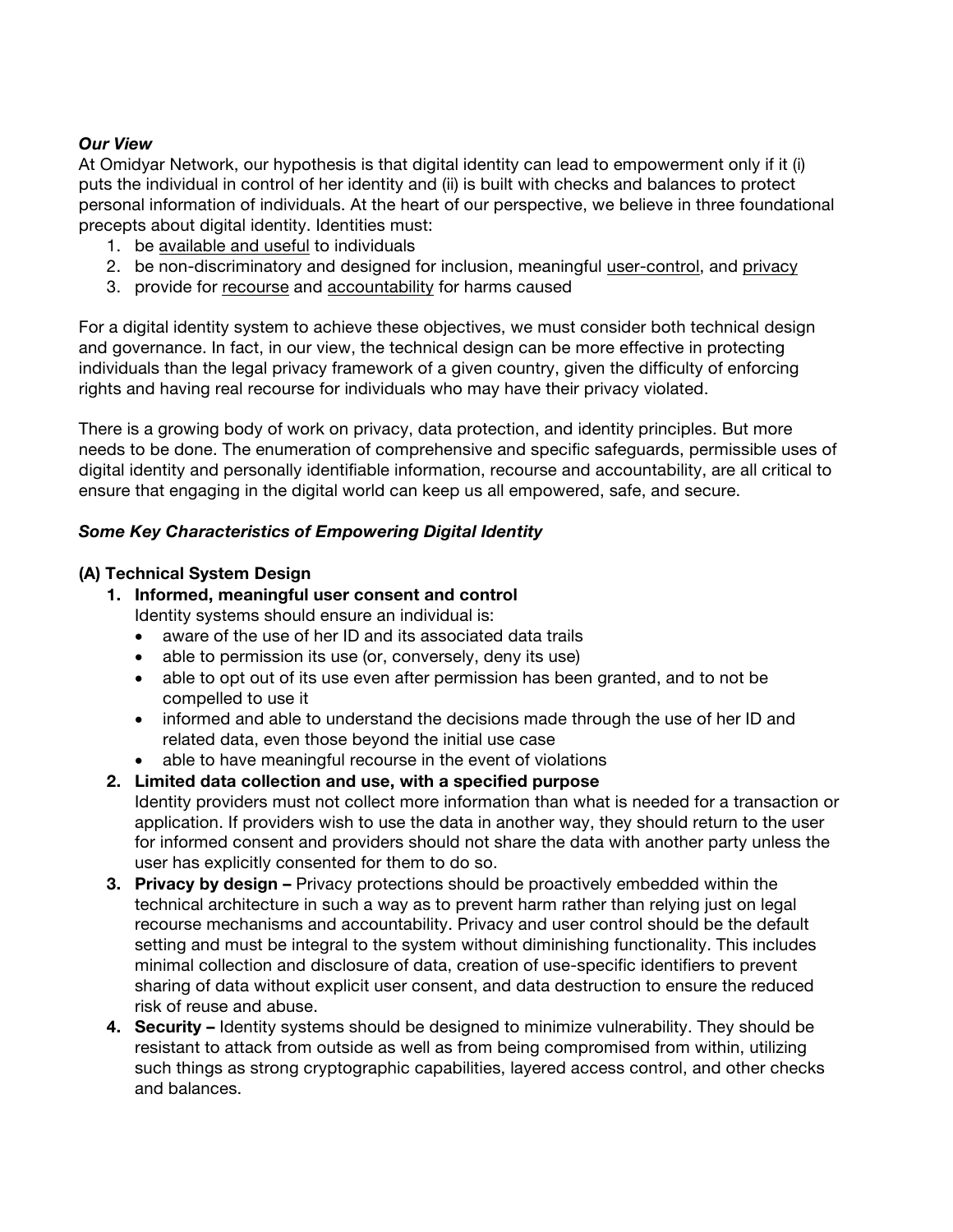**5. Openness –** The technology architecture of identity systems must be open, allowing for vendor- and technology-neutrality, and, importantly, interoperability across systems and geographies.

# **(B) System Governance**

- **1. Inclusion** Simply put, anyone who wants a digital identity should be able to get one. Access should be available for any interested individual to enroll, free from discrimination or limitation. At the same time, there should not be compulsory participation in identity systems, nor should users be required to use just one identity mechanism — there must always be alternatives to ensure that there is no exclusion.
- **2. Transparency** Individuals should be able to access information about what is being collected about them and why, how that data will be used to make decisions, and informed of any change to that circumstance, including use for a different purpose or intent to share with a third party. Additionally, there should be transparency about the policies and the infrastructure of the system itself so that parties engaging with it understand its structure, safeguards, and mechanisms for recourse.
- **3. Legal framework –** Privacy must be recognized as a fundamental human right. Laws must be framed to ensure the basic protections that come with the recognition of such a right. The legal framework must reflect a global understanding of some basic tenets of the appropriate use of digital identity and personal information. It must define the recourse and accountability mechanisms that become available to individuals.
- **4. Recourse and accountability –** Individuals should have access to independent mechanisms for redress and recourse that are not excessively burdensome or costly. There should be clear roles and expectations governing the behavior of system administrators, including access limitations and policies that delineate the responsibilities and liability of those who interact with identification data in all its forms. Accountability should be enforceable through means such as staff training, complaint channels, audits, arbitration, lawsuits, and civil or criminal penalties.
- **5. Independent oversight –** The management and use by public and private sector entities of personally identifiable information should be subject to independent administrative and judicial review. This is important to prevent the misuse of digital identities by all actors, including review and oversight of law enforcement agencies for unlawful surveillance.

# *Implications for Omidyar Network Engagement*

We articulated the conditions and characteristics we would like to see in any ID system design. Conversely, we also explicitly assert that there are systems and circumstances under which we would simply refuse to engage or support the introduction of ID systems.

These circumstances would include:

- Systems designed primarily, or even secondarily, for surveillance purposes
- Systems that are not designed to be inclusive, or are designed for discriminatory purposes (e.g., to single out a given ethnic group)
- Systems in states without robust privacy legal frameworks in effect or on the immediate horizon
- Systems that significantly depart from the **Principles for Identification for Sustainable** Development

We also recognize that increasingly there will be private sector firms developing innovative solutions that build applications on top of these ID systems with a goal of empowering individuals.